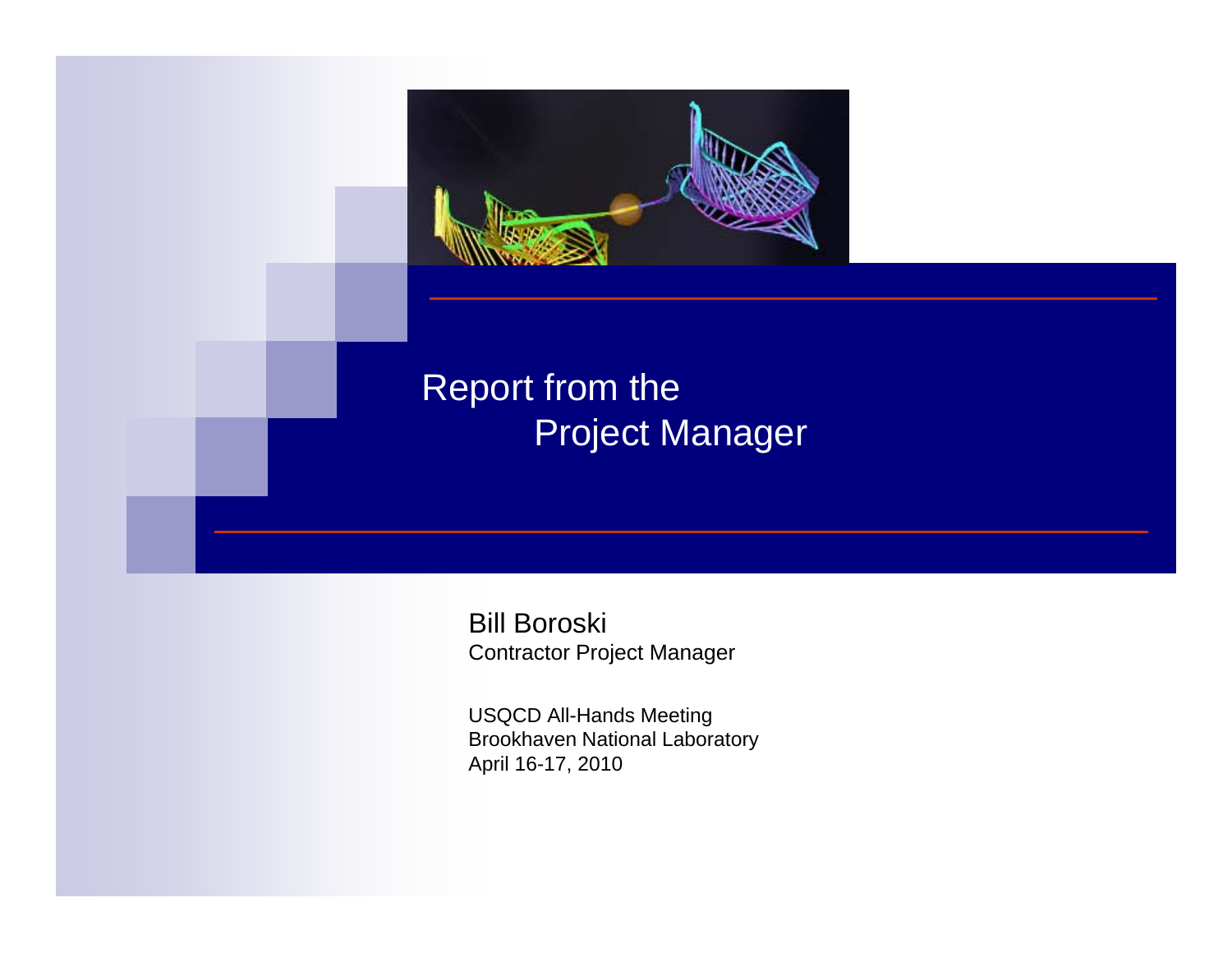## **Outline**

- $\mathcal{C}^{\mathcal{A}}$ Completion of the initial computing project (FY06-09)
- $\mathcal{L}_{\mathcal{A}}$ Starting up the extension project (FY10-14)
- $\mathcal{L}_{\mathcal{A}}$ Starting up the ARRA project
- $\mathcal{L}_{\mathcal{A}}$ FY10-11 hardware procurement plans
- $\mathcal{L}_{\mathcal{A}}$ FY09 user survey results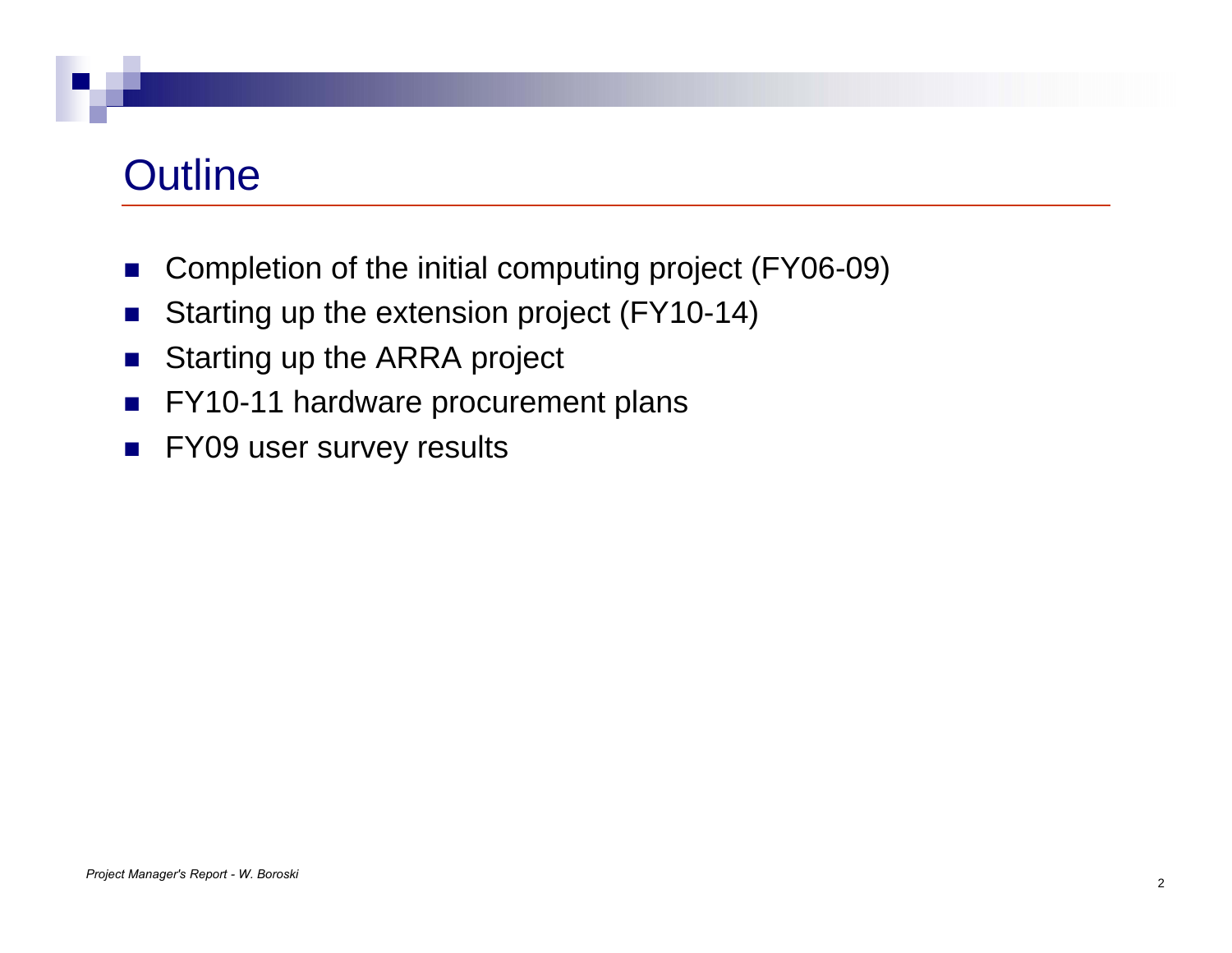# LQCD Computing Project Summary (FY06-09)

- $\mathbf{r}$ The LQCD Computing Project officially concluded on September 30, 2009.
- $\sim 100$  Successfully deployed and operated computing facilities at BNL,FNAL and JLab over the period FY06-FY09 (*Oct 1, 2005 through Sep 30, 2009*)
	- FY06-09: QCDOC at BNL
	- □ FY06: Kaon cluster at FNAL; 6n cluster at JLab
	- $\Box$  FY07: 7n cluster at JLab
	- □ FY08/09: J-psi cluster at FNAL
- a s Average uptime across the metafacility over the 4-year project: 96%
- $\mathcal{L}_{\rm{max}}$  Final Project Cost
	- Ξ Project Budget: \$9.2M
		- $\Box$ *\$5.87M for equipment*
		- $\Box$ *\$3.33M for personnel, materials & supplies (e.g. storage hardware)*
	- $\mathcal{L}_{\mathcal{A}}$  Final Cost: \$8.9 M (*97% of budget*)
		- $\Box$ *\$5.75M for equipment*
		- $\Box$ *\$3.35 for personnel, materials & supplies (e.g. storage hardware)*
	- Г Surplus of ~\$300K has been carried forward to the Extension Project (LQCD-ext)
		- $\Box$ Mix of operating and equipment funds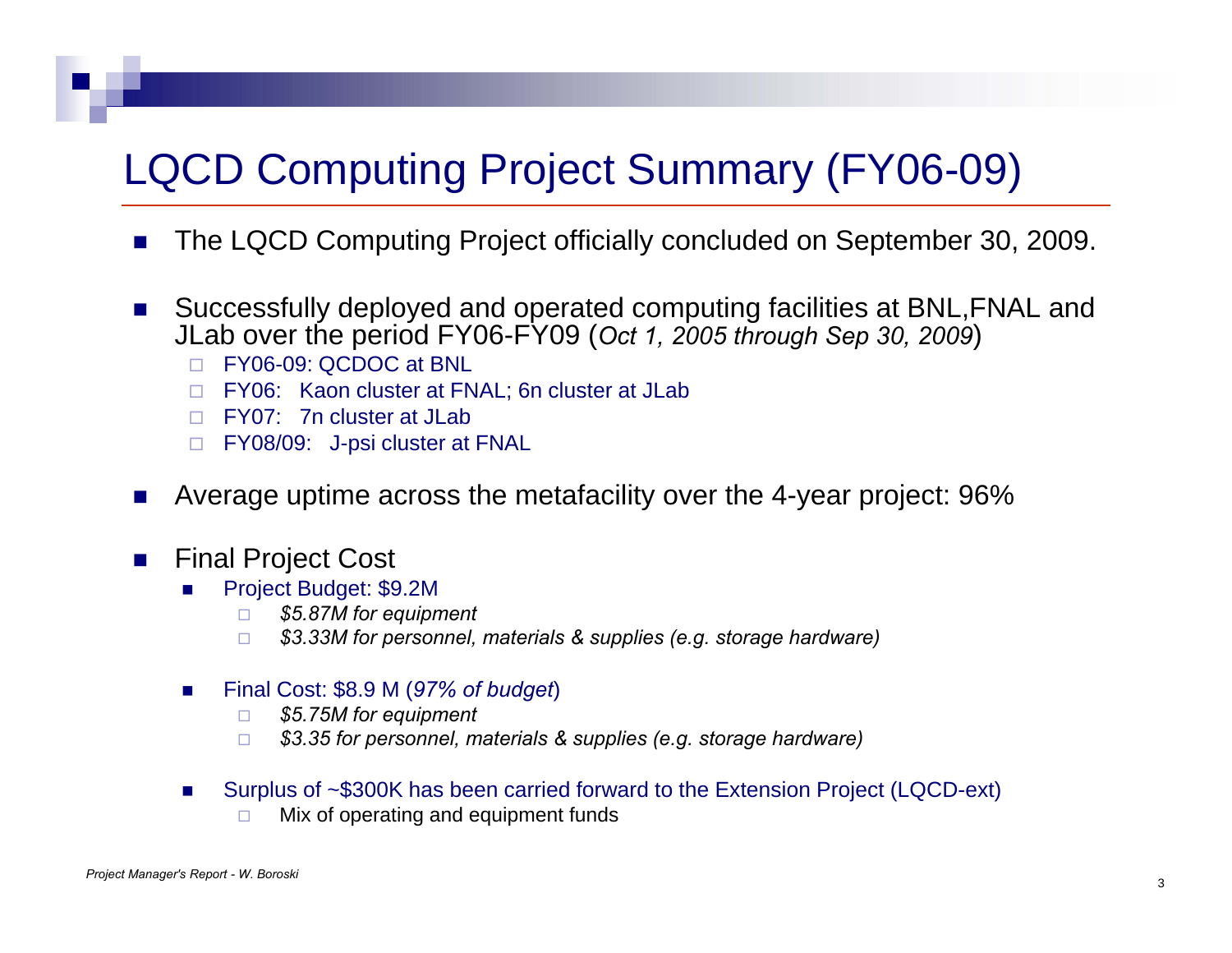# Summary of Tflop/s Deployed

|               | <b>Trilop/s Deployed</b>                          |                                           |  |  |
|---------------|---------------------------------------------------|-------------------------------------------|--|--|
| Year          | <b>Baseline</b>                                   | Actual                                    |  |  |
| <b>FY2006</b> | 2.0<br>1.8 Tflop/s at FNAL<br>0.2 Tflop/s at JLab | 2.6<br>2.3 (FNAL Kaon)<br>$0.3$ (JLab 6N) |  |  |
| <b>FY2007</b> | 2.9                                               | $2.98$ (JLab 7N)                          |  |  |
| <b>FY2008</b> | 4.1                                               | 5.75 (FNAL J-Psi)                         |  |  |
| <b>FY2009</b> | 2.5                                               | $2.65$ (FNAL J-Psi)                       |  |  |
| Total         | 9.0                                               | 14.0                                      |  |  |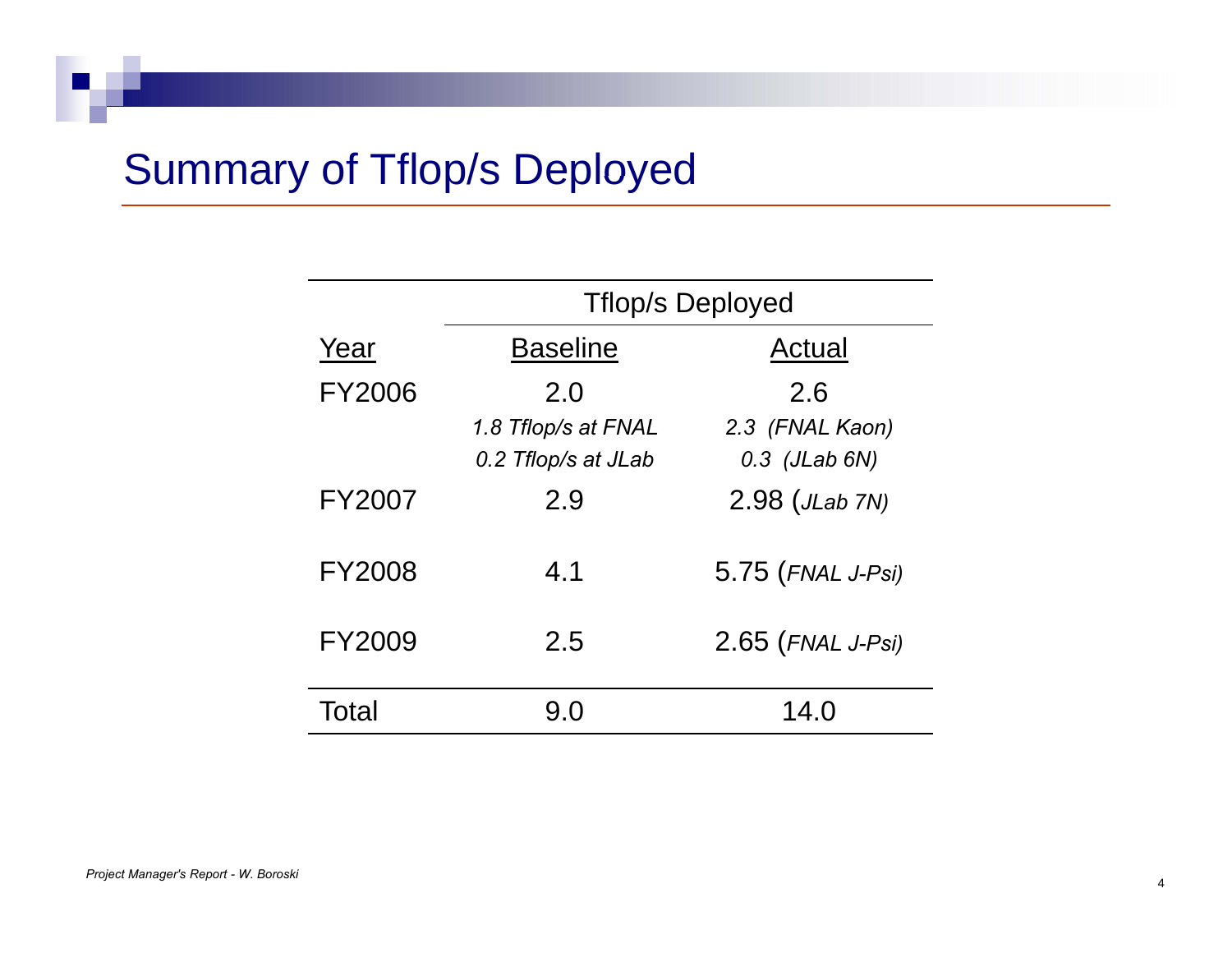## Summary of Tflop/s-yrs Delivered

|               | <b>Goal</b> | <b>Actual</b> | $%$ of<br><b>Goal</b> |
|---------------|-------------|---------------|-----------------------|
| <b>FY2006</b> | 6.2         | 6.26          | 101.0%                |
| <b>FY2007</b> | 9.0         | 9.67          | 107.5%                |
| <b>FY2008</b> | 12.0        | 12.07         | 100.3%                |
| <b>FY2009</b> | 15.0        | 17.95         | 119.7%                |

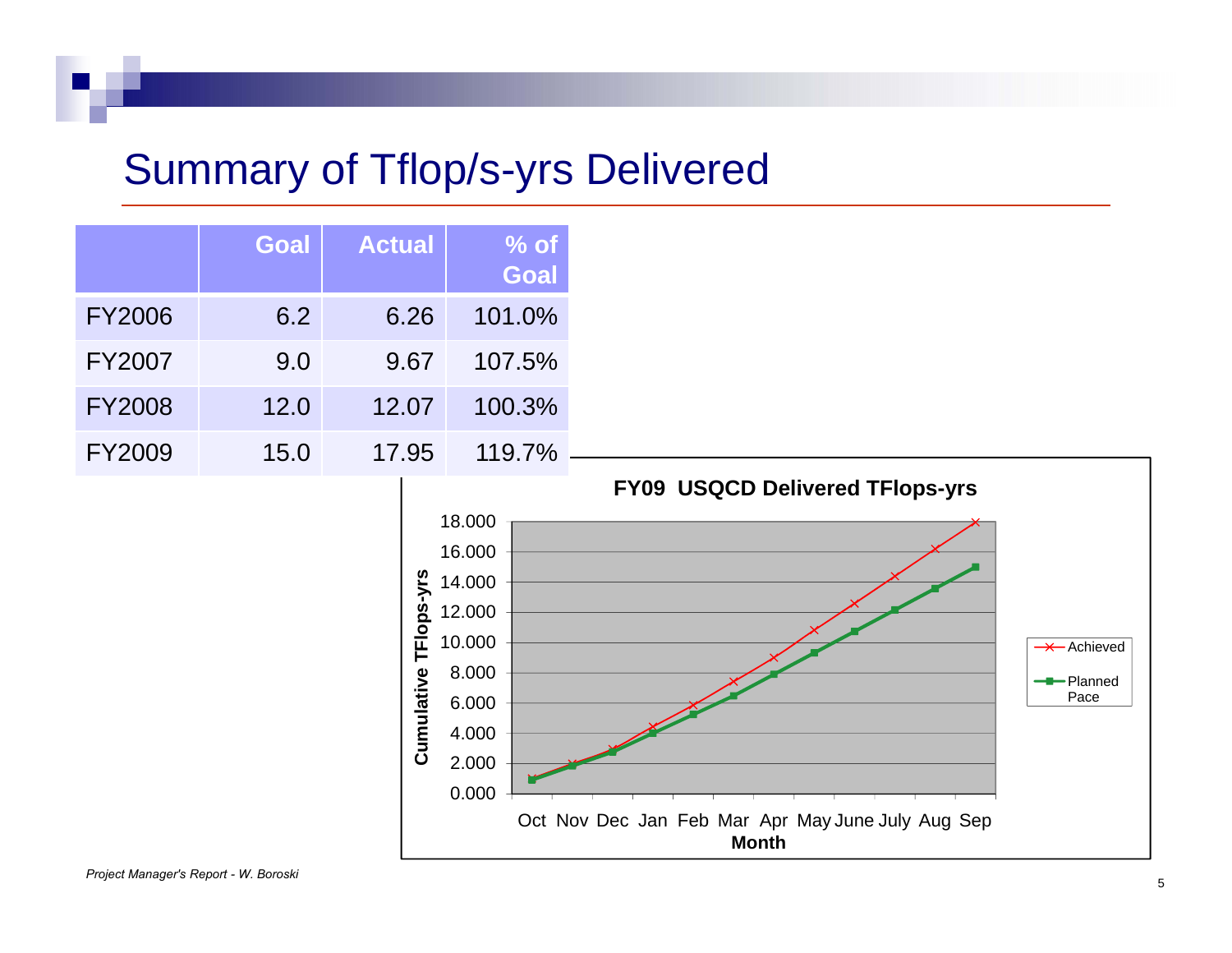## LQCD-ext Project – *Approved* Oct 2009

- $\mathcal{L}_{\mathcal{A}}$  LQCD-ext was approved following the Critical Decision (CD) process outlined in DOE Order 413.3A
	- $\Box$  CD-0: *Approve mission need*
		- Proposal was peer reviewed and the need for an extension of the LQCD project was discussed at the February 2008 High Energy Physics Advisory Panel (HEPAP) meeting.
		- Approval granted April 13, 2009

#### CD-1: *Approve alternative selection and cost range*

- Review held April 20 at DOE/Germantown
- Approval granted August 26, 2009

#### CD-2: *Approve performance baseline*

#### CD-3: *Approve start of construction*

- $\blacksquare$  These two reviews were conducted jointly
- Review held August 13-14 at DOE/Germantown
- Approval granted October 29, 2009

#### CD 4: *Approve start of operations or project completion* CD-4:

Scheduled to occur at the completion of the project.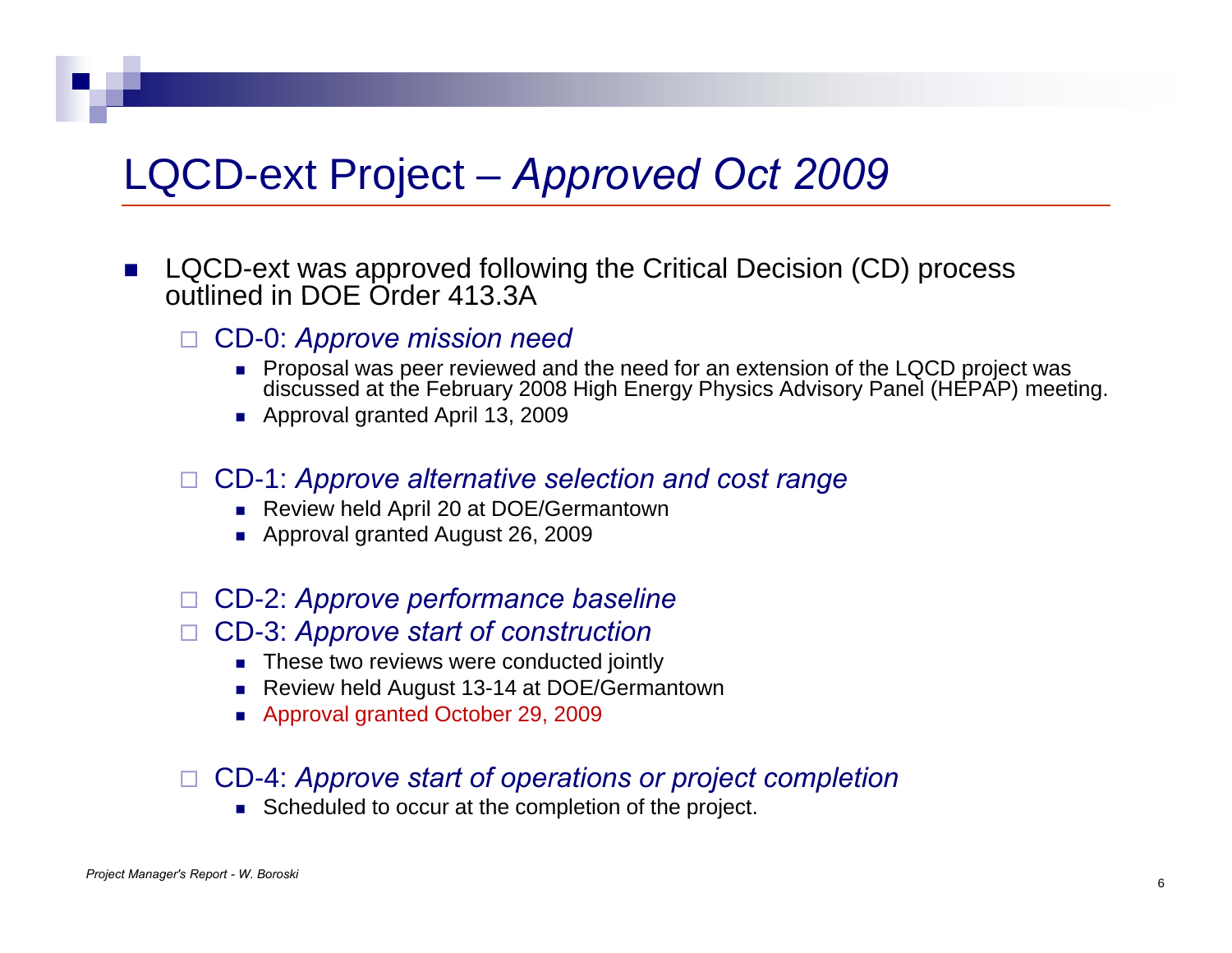### LQCD-Ext Project Scope & Budget

- $\mathcal{L}_{\mathcal{A}}$  Acquire and operate dedicated hardware at BNL, JLab, and FNAL for the study of quantum chromodynamics during the period FY2010 through FY2014.
- $\mathcal{O}(\mathcal{O}_\mathcal{O})$  . Computing hardware will be sited at each host laboratory and locally managed following host laboratory policies and procedures (security, ES&H, etc.)
- $\sim 100$  Approved Budget = \$18.15 million
	- $\Box$ Funding provided by DOE Offices of High Energy and Nuclear Physics
	- $\Box$ Obligation budget profile:

| <b>Expenditure Type</b>   | <b>FY10</b> | <b>FY11</b> | <b>FY12</b> | <b>FY13</b> | <b>FY14</b> | <b>Total</b> |
|---------------------------|-------------|-------------|-------------|-------------|-------------|--------------|
| Personnel                 | 1,139       | 1,306       | 1,456       | 1,340       | 1,644       | 6,885        |
| Travel                    | 13          | 11          | 12          | 12          | 12          | 60           |
| M&S                       | 104         | 84          | 84          | 84          | 84          | 440          |
| Equipment                 | 1,684       | 1,779       | 1,974       | 2,589       | 2,379       | 10,405       |
| <b>Management Reserve</b> | 60          | 69          | 75          | 75          | 81          | 360          |
| Total                     | 3,000       | 3,250       | 3,600       | 4,100       | 4,200       | 18,150       |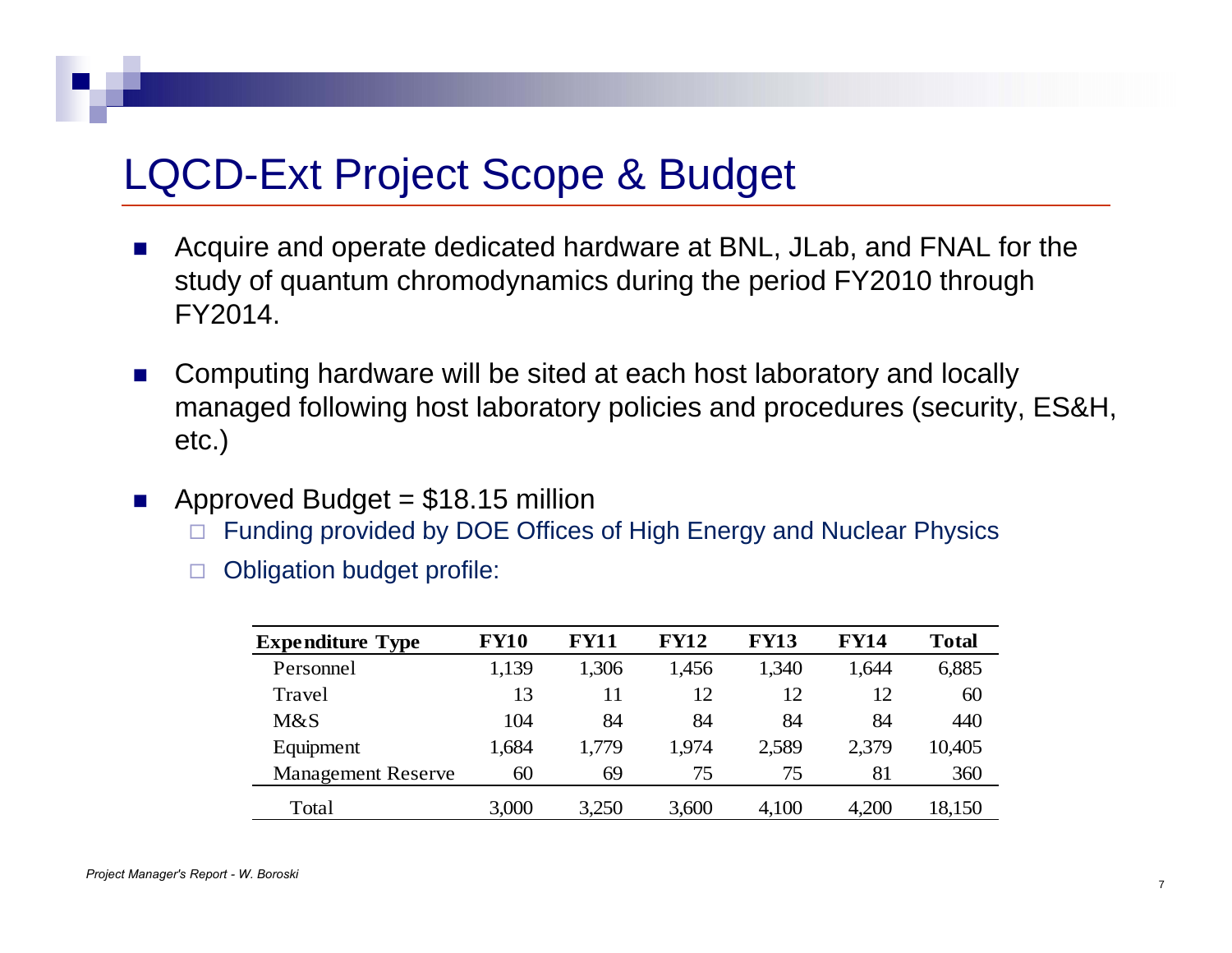### Performance Goals & Execution Strategy

×. Performance Goals (defined in PEP and OMB e300 Business Case)

|                                                                       | FY<br>2010 | <b>FY</b><br>2011 | <b>FY</b><br>2012 | <b>FY</b><br>2013 | <b>FY</b><br>2014 |
|-----------------------------------------------------------------------|------------|-------------------|-------------------|-------------------|-------------------|
| Planned computing capacity of new<br>deployments, <b>Tflop</b> /s     | 11         | 12                | 24                | 44                | 57                |
| Planned delivered performance (JLab)<br>$+$ FNAL + QCDOC), Tflop/s-yr | 18         | 22                | 34                | 52                | 90                |

- $\mathcal{L}^{\mathcal{L}}$  Acquisition and Operations Strategy
	- $\Box$ The QCDOC at BNL will be operated through the end of FY10.
	- $\Box$  Existing clusters at FNAL and JLab will be operated through end of life
		- *Typically 4 years –determined by cost-effectiveness*.
	- □ New systems will be acquired in each year of the project and will be operated from purchase through end of life, or through the end of the project, whichever comes first.
	- $\quad \Box \quad$  New computing systems will be sited at FNAL, JLab, and BNL. Based on price/performance, the systems may include highly integrated hardware such as the anticipated BlueGene/Q.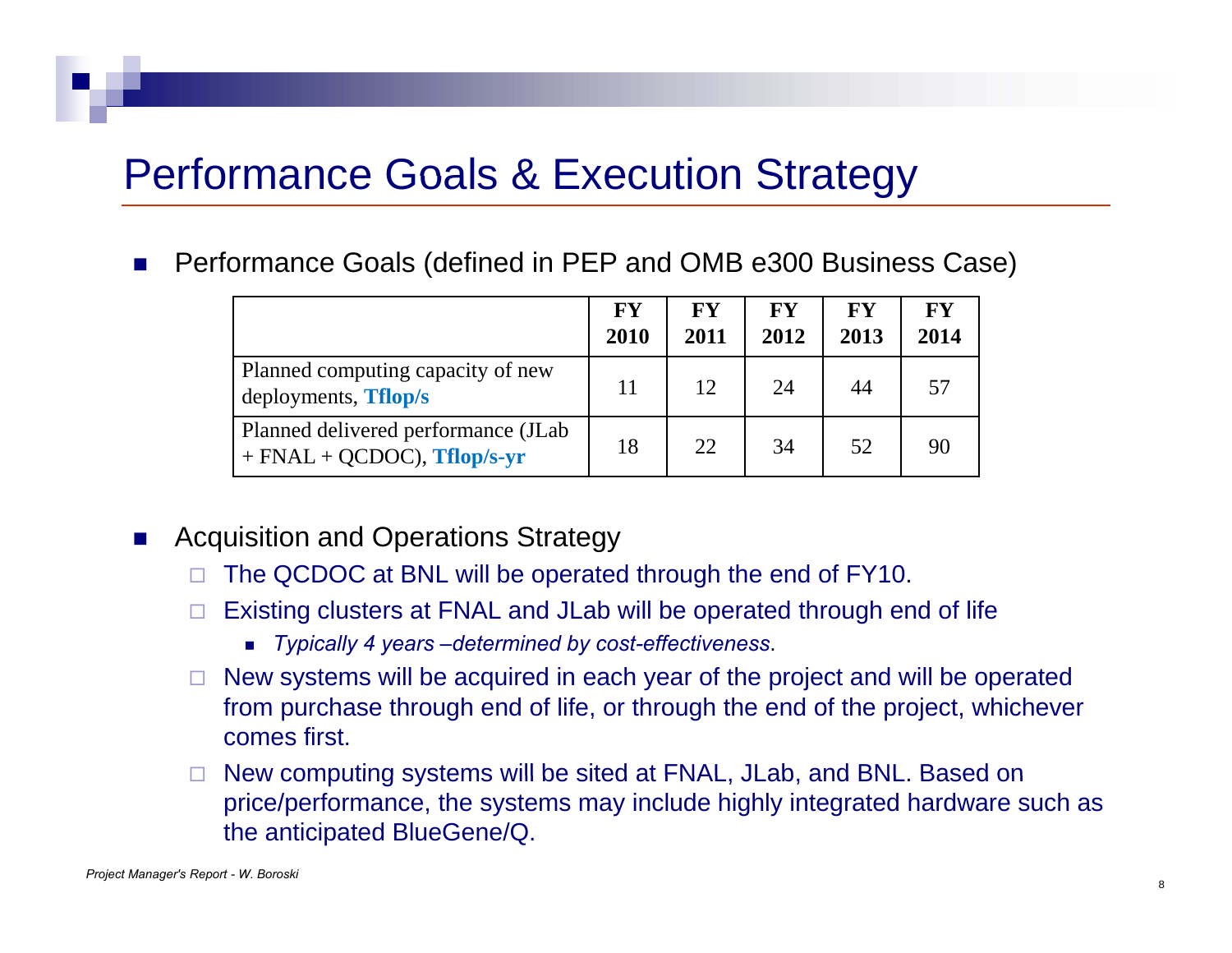## **LQCD-ext Management Organization**



*Structure unchanged from the original computing project…*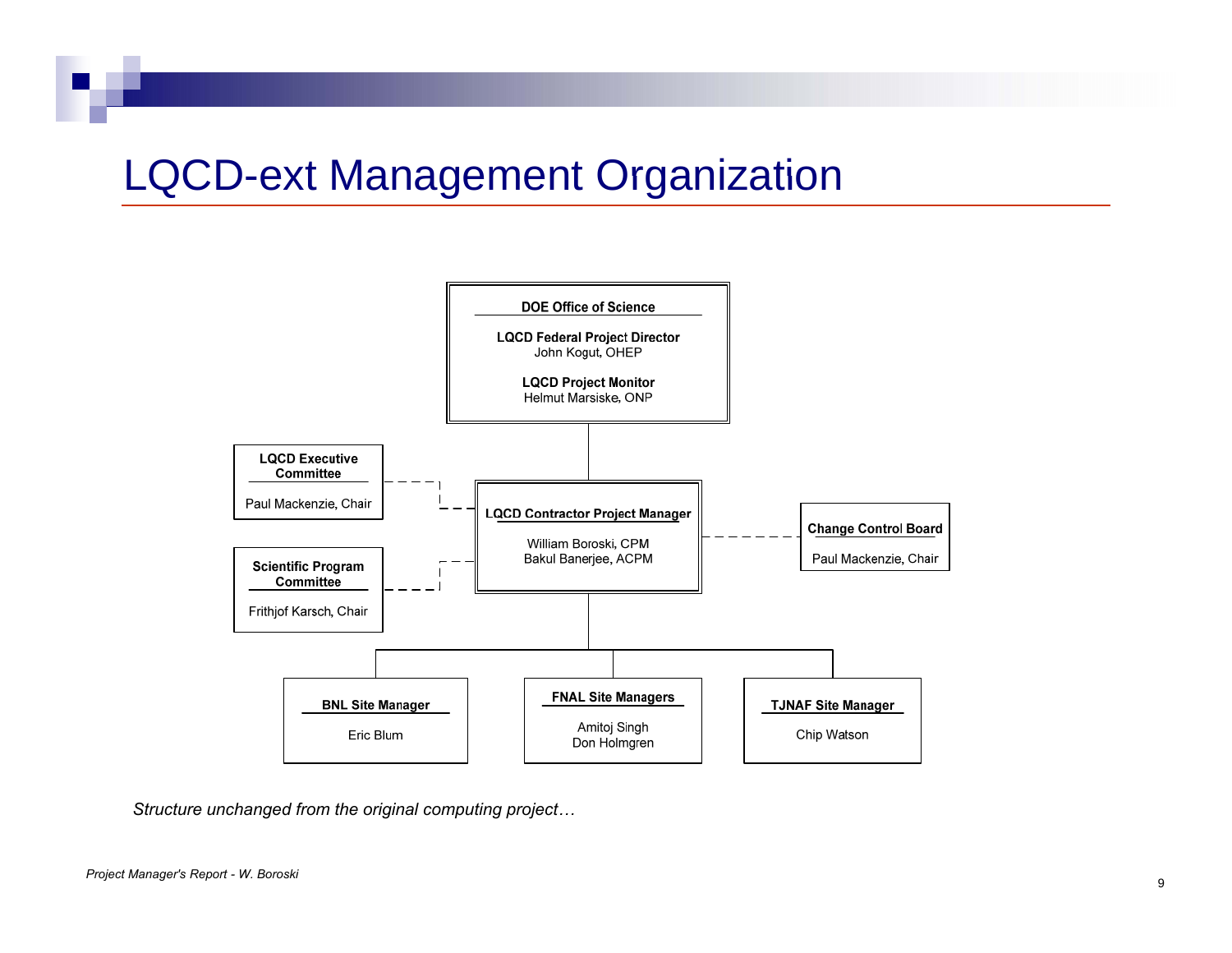## LQCD-ARRA Project

- $\mathcal{L}_{\mathcal{A}}$  In early 2009, funding was approved for the LQCD American Recovery and Reinvestment Act (ARRA) Computing Project
	- □ Total project cost is \$4.97M, funded by the American Recovery and Reinvestment Act (ARRA) of 2009.
	- □ Budget covers the period FY09 through FY13 and provides for hardware purchases and four years of operations (~\$3.5M for hardware and 1.47M for operations support).
- $\mathcal{L}_{\mathcal{A}}$  The major performance goal of the LQCD-ARRA project is to deploy resources capable of an aggregate of at least 60 Tflop/s of performance sustained in key LQCD kernels.
- $\mathcal{O}(\mathbb{R}^d)$  Although we interact regularly, the LQCD-ARRA project is managed independently of the LQCD-ext project.
	- □ Chip Watson is the Contractor Project Manager for the LQCD-ARRA project.
	- □ All hardware procured with LQCD-ARRA funds will be located at JLab
- $\mathcal{L}_{\mathcal{A}}$  LQCD-ARRA resources will be allocated by the USQCD Scientific Program Committee following the existing allocation process.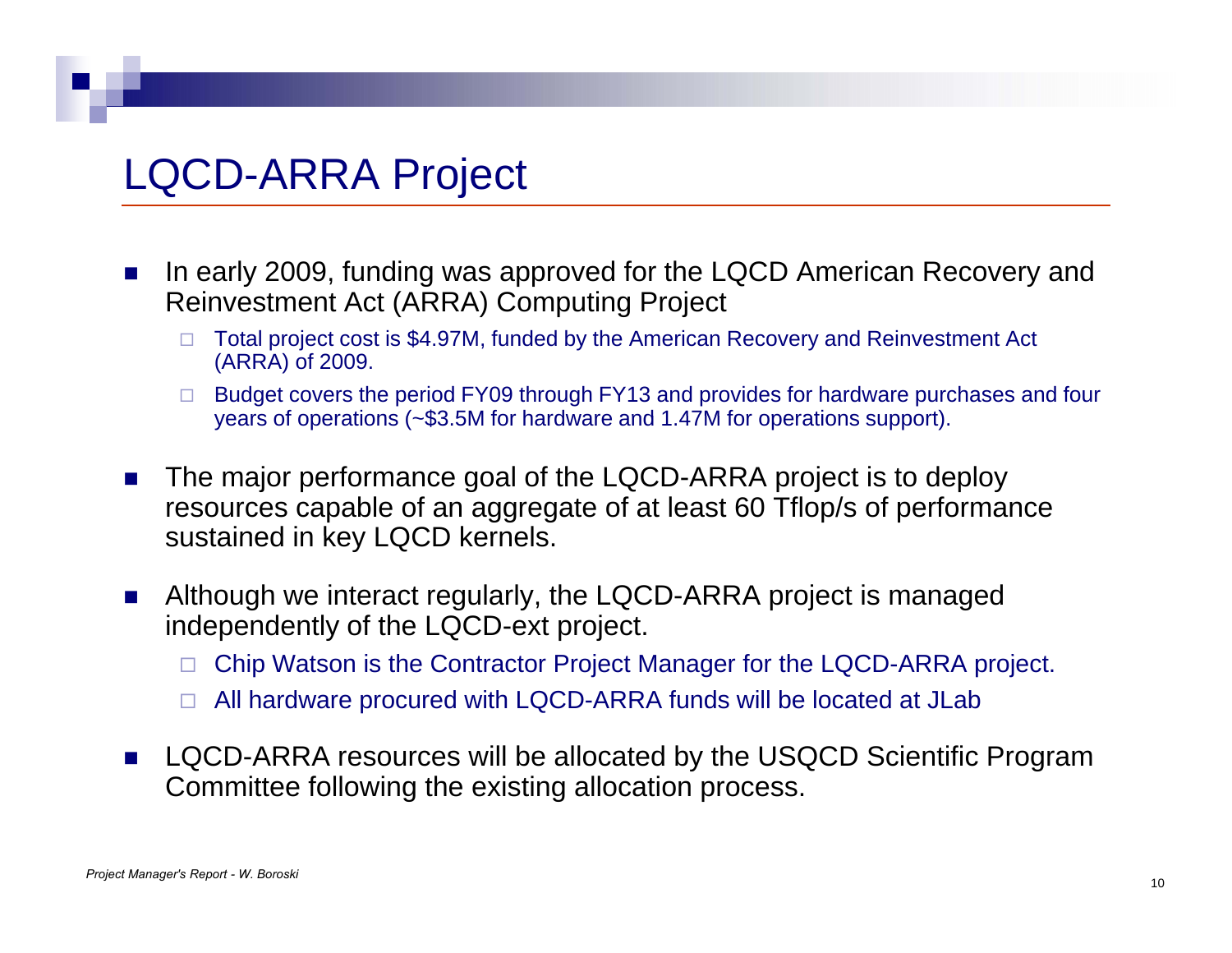#### **LQCD-ARRA Hardware Plans**

- $\mathcal{L}_{\mathcal{A}}$  Hardware deployment plan calls for a phased deployment, with the first phase funds committed by the end of FY2009 and the second phase committed in FY2010.
	- □ The first phase of hardware procurement and deployment is complete
	- $\Box$ Planning/procurement for phase two deployment is underway.
- $\mathcal{L}_{\mathcal{A}}$  Phase 1 hardware was deployed to production in January 2010
	- $\Box$ 320-node Infiniband Cluster (6 Tflops)
	- □ 130-node GPU Cluster (~30 Tflops)
	- $\Box$ File servers, 14 nodes, ~24 TB/each, Lustre file system (~300 TB)
- $\mathcal{L}_{\mathcal{A}}$  Phase 2 hardware deployment timeline
	- $\Box$ Hardware procurement activities well-underway
	- $\Box$ April – early use on Infiniband expansion
	- □ April award GPU expansion contract
	- $\Box$ May – production running on Infiniband expansion
	- Aug early use of GPU cluster expansion
	- $\Box$ Sep – production running on all ARRA resources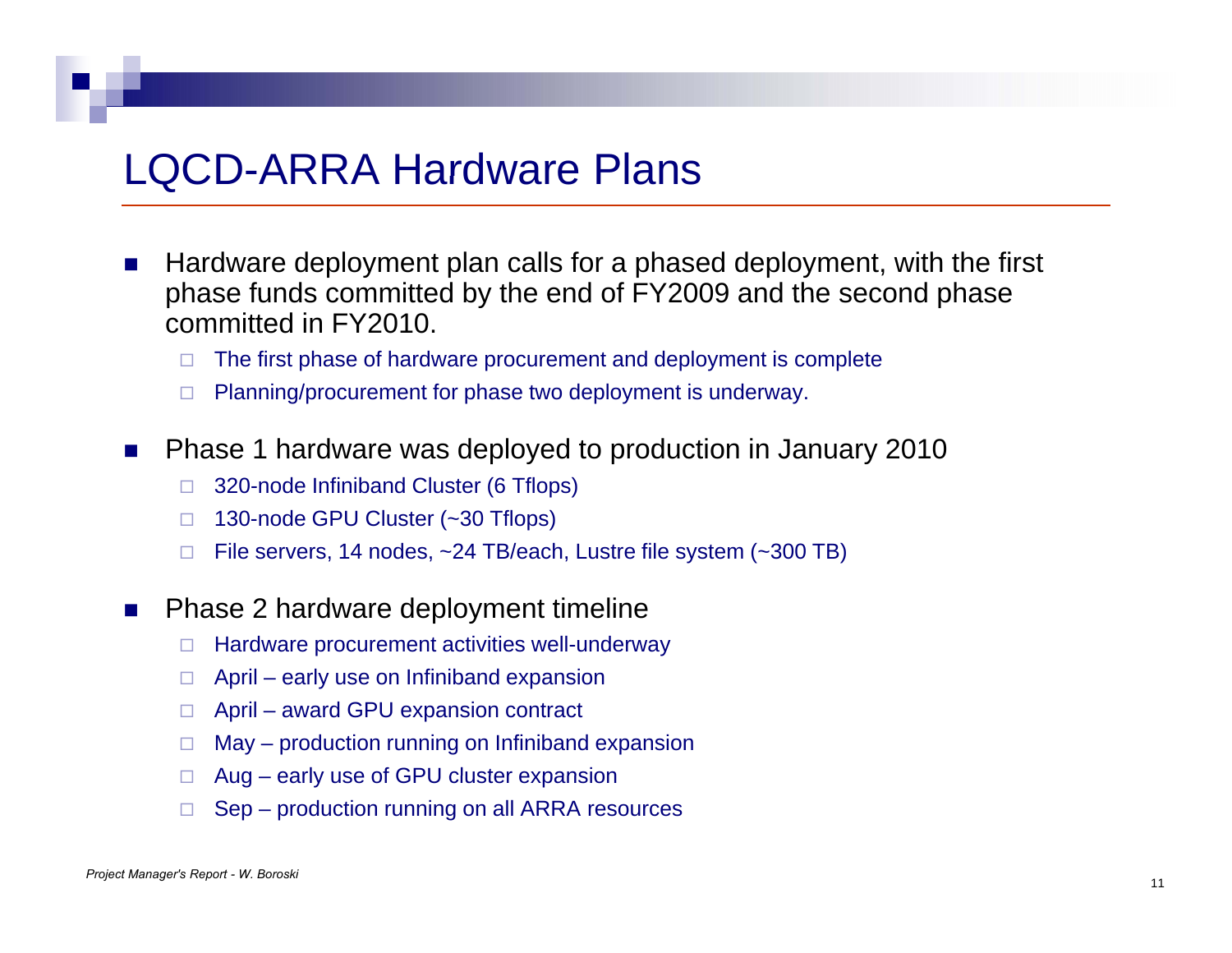#### LQCD-ext FY10/11 Procurement Plans

- $\mathcal{L}^{\mathcal{A}}$  The FY2010 and FY2011 machines will be deployed at Fermilab, in existing computer room facilities (no schedule risk).
- $\mathcal{L}_{\mathcal{A}}$  The FY10/11 systems will be acquired across the FY10/11 fiscal year boundary.
	- $\Box$  Purchasing scheme will be analogous to the FY08/09 cluster purchase
	- $\Box$ More efficient and cost-effective process
- $\sim 10$  The FY10 portion of the procurement will be an Infiniband cluster  $\Box$ FY11 portion will likely contain GPUs
- $\mathcal{L}_{\mathcal{A}}$  FY10 procurement process well underway
	- $\Box$ RFP scheduled for release Apr 16
	- $\Box$ **Timeline** 
		- June Award cluster contract
		- Late July/early Aug Take delivery of first rack
		- Oct/Nov release in friendly user mode
		- Nov/Dec release to production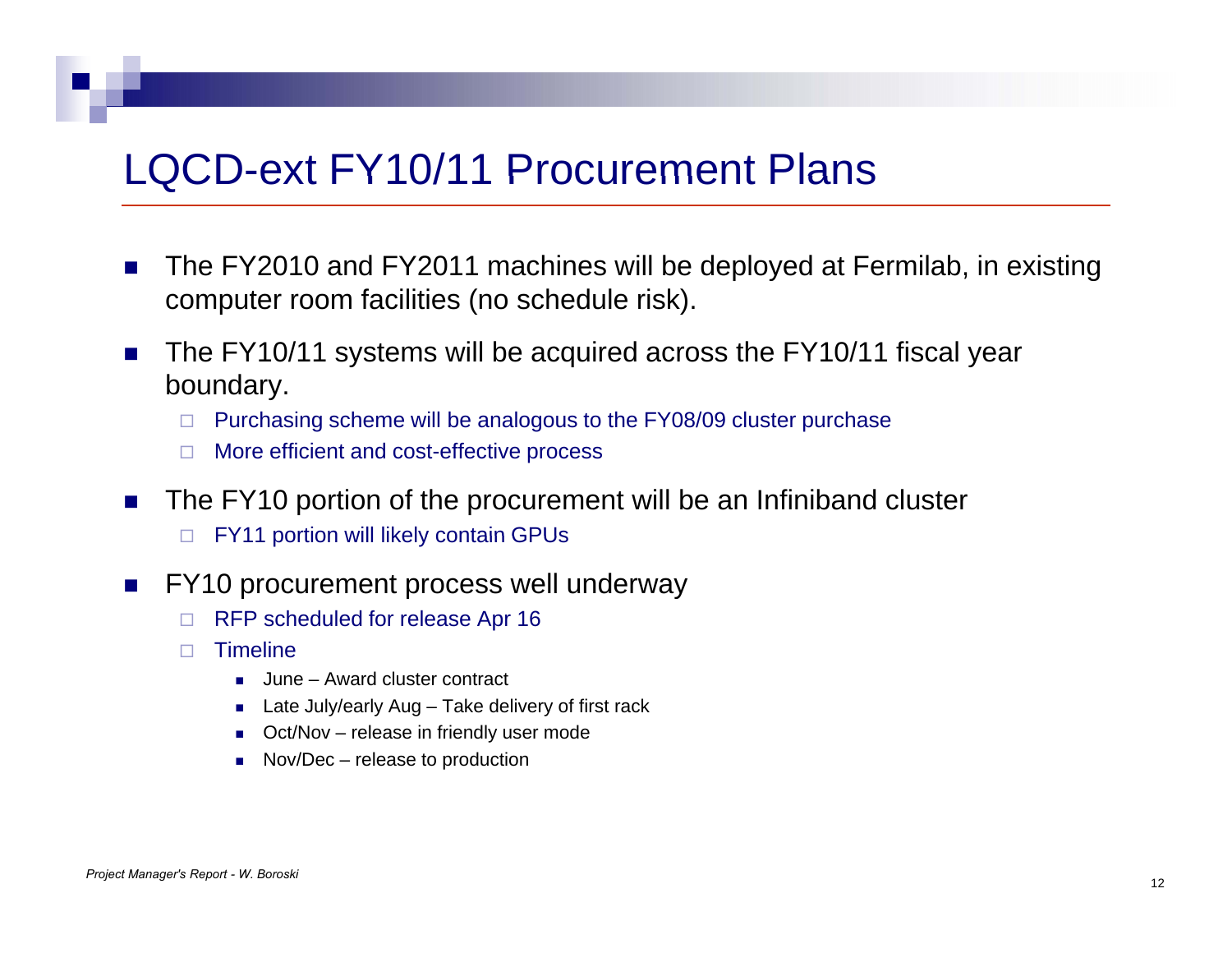### User Survey Results

- F. To those who participated in our survey, THANK YOU!
- $\mathbf{r}$  Survey consisted of 25 questions covering various aspect of compute facility operations and service delivery, as well as the allocation process.
	- □ Many questions had sub-questions specific to the three host laboratories
- **College**  Total respondents: 55
	- $\Box$  Small sample size can be problematic, so outliers have potential to significantly affect results.

| Employed by   | Count |
|---------------|-------|
| BNL           | 6     |
| <b>FNAL</b>   | 3     |
| Jlab          | 4     |
| University or |       |
| college       | 38    |
| Other         | 2     |
|               |       |

| Employed by   | Count          | Type                   | Count |
|---------------|----------------|------------------------|-------|
| BNL           | 6              | <b>Student</b>         | 8     |
| FNAL          | 3              | Postdoc                | 17    |
| Jlab          | 4              | Faculty                | 25    |
| University or |                | Other university staff |       |
| college       | 38             | Lab scientist          |       |
| Other         | $\overline{2}$ | Lab computing          |       |
|               |                | professional           |       |
|               |                | Other university staff |       |

 $\mathbf{r}$ ■ Survey results have been shared with our DOE OHEP and NP program managers. Survey completion satisfies a OMBe300 performance goal.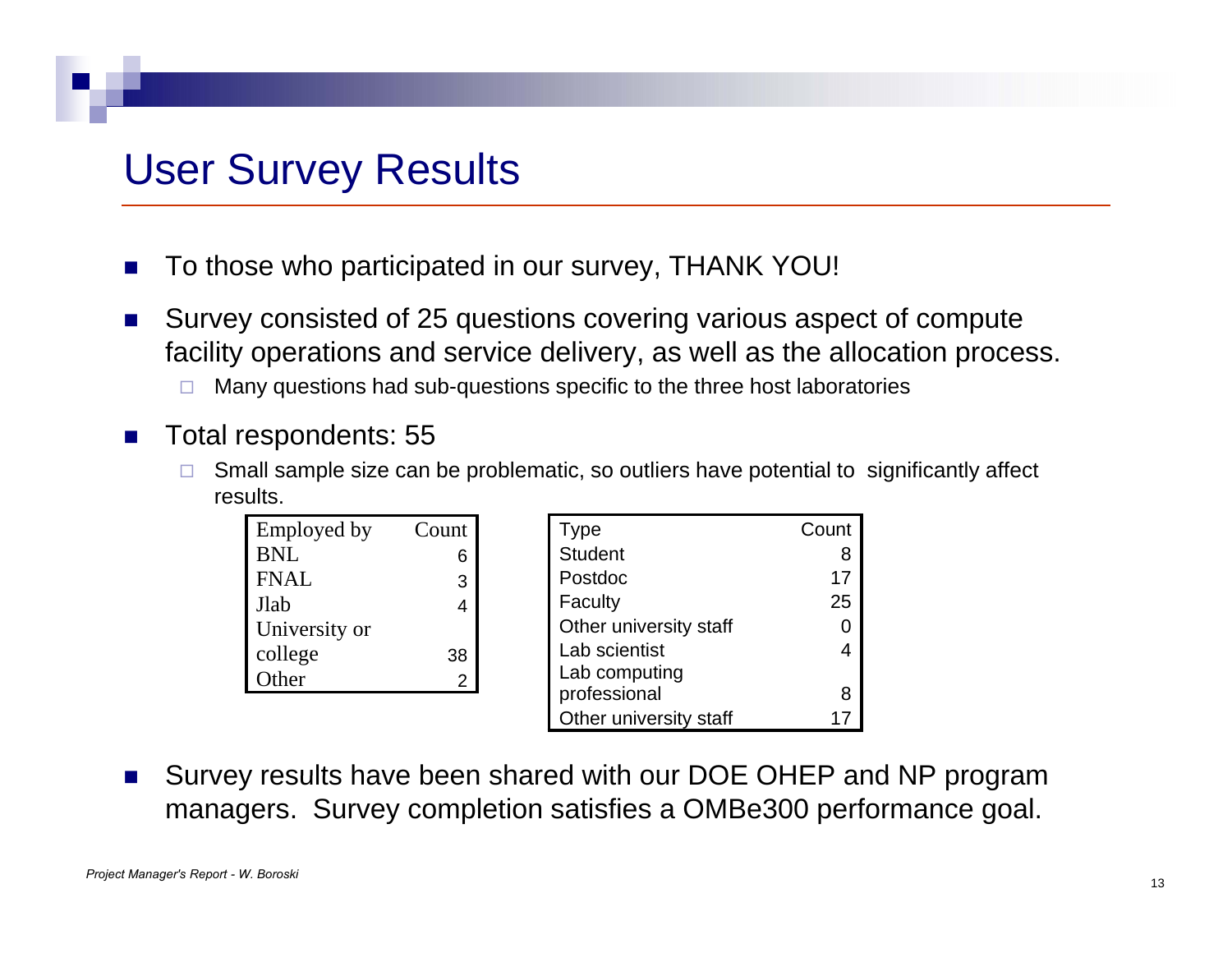### Satisfaction with the Compute Facilities

- F. 96% of respondents rated overall satisfaction level as "satisfied" or "very satisfied"
- $\mathcal{C}^{\mathcal{A}}$  Areas of satisfaction (satisfaction rating >85%)
	- $\Box$ User support and Responsiveness at all three sites
	- $\Box$ Documentation at BNL and JLab
	- $\Box$  System reliability at BNL and FNAL
	- □ Effectiveness of e-mail communication at BNL and FNAL
	- $\Box$ Satisfaction with general purpose user tools at BNL and JLab
- $\mathcal{L}_{\mathcal{A}}$  Areas for potential improvement (satisfaction rating <84%)
	- $\Box$ System reliability
	- $\Box$  Ease of access at all three sites (comments mainly related to Kerberos)
	- $\Box$ Online documentation (insufficient, too technical, out-of-date)
- $\mathcal{C}^{\mathcal{A}}$  Helpdesk Effectiveness
	- $\Box$ 31 of 34 helpdesk requestors noted receiving response within 6 working hours
	- $\Box$ 80% of problems were solved using initial response
	- $\Box$  Nearly 100% of problems solved within 3 days
		- Small number of respondents noted resolution time > 3 days (e.g., file recovery, system offline due to maintenance).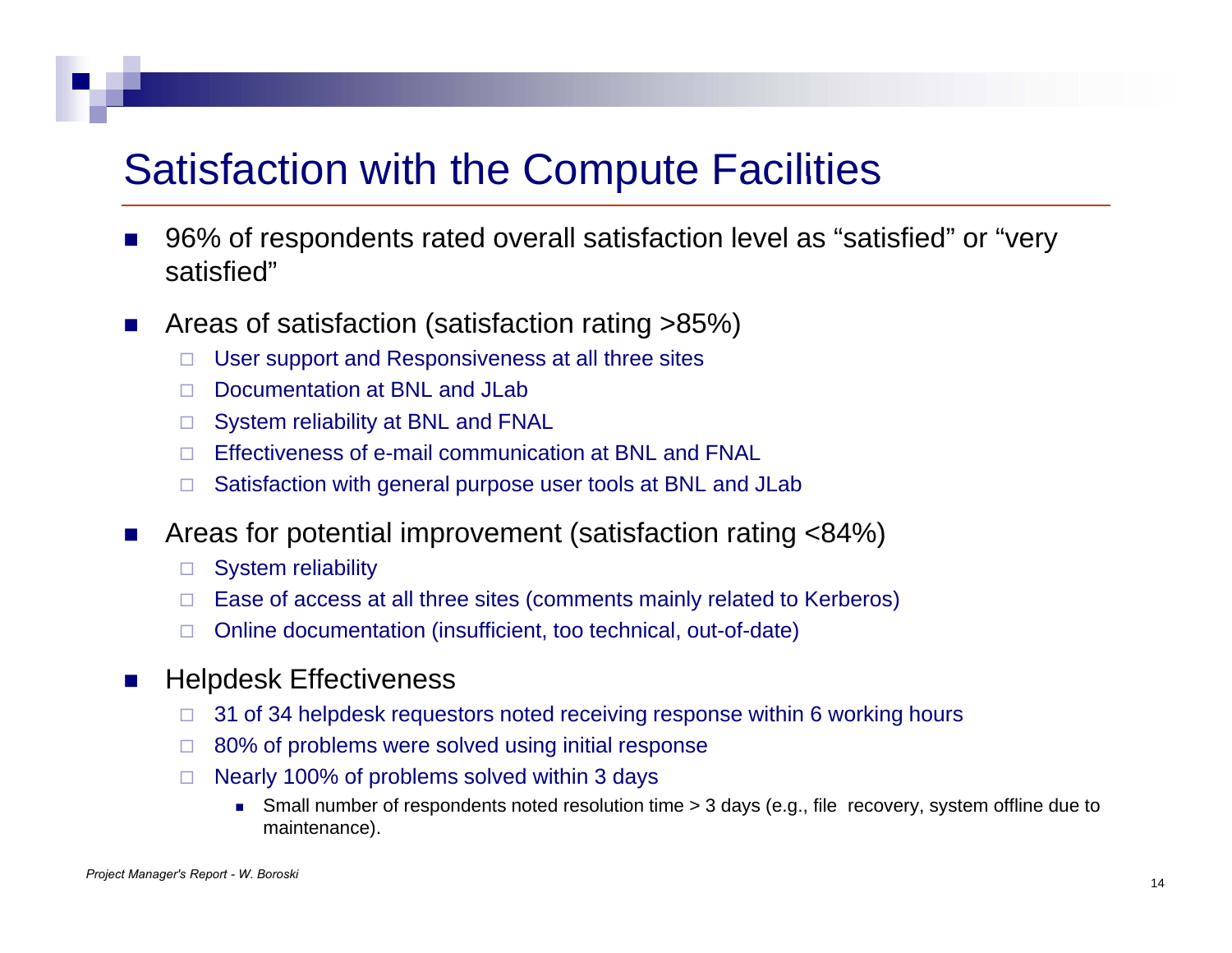### Satisfaction with Proposal/Allocation Process

 $\mathbf{r}$  Satisfaction rating continues to show improvement in all areas. FY09 ratings are significantly better than FY07 ratings.

|                                                                        | <b>FY07</b> | <b>FY08</b> | <b>FY09</b> |
|------------------------------------------------------------------------|-------------|-------------|-------------|
| Overall satisfaction with the proposal process                         | 69%         | 81%         | 84%         |
| Clarity of the Call for Proposals                                      | 79%         | 91%         | 93%         |
| Transparency of the allocation process                                 | 61%         | 64%         | 79%         |
| Apparent fairness of the allocation process                            | 63%         | 73%         | 88%         |
| Belief that the allocation process helps maximize<br>scientific output | 70%         | <b>78%</b>  | 85%         |

- $\mathcal{L}_{\mathcal{A}}$ Many positive comments submitted by respondents
- $\mathcal{L}_{\mathcal{A}}$  Some concerns/suggestions voiced in survey responses:
	- $\mathcal{L}_{\mathcal{A}}$ Consider increasing the transparency of the SPC decision-making process
	- **Effort to get computing time with USQCD is more than that required to get time**  $\mathcal{L}_{\mathcal{A}}$ through NERSC or NCSA. Opportunity for process improvement?